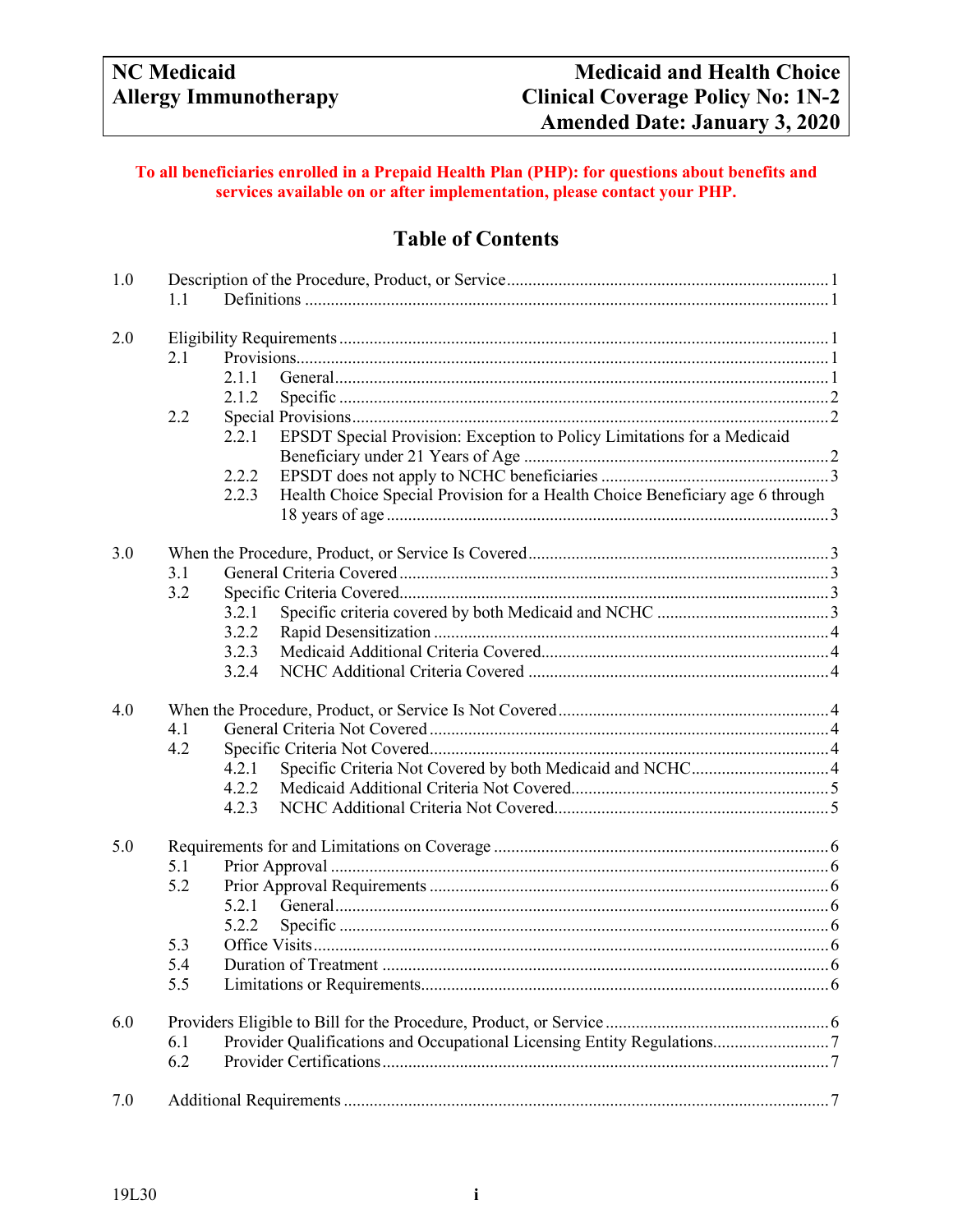# **NC** Medicaid **Allergy Immunotherapy**

| Clinical Modification (ICD-10-CM) and Procedural Coding System (PCS)  13               |
|----------------------------------------------------------------------------------------|
|                                                                                        |
|                                                                                        |
|                                                                                        |
|                                                                                        |
|                                                                                        |
|                                                                                        |
| International Classification of Diseases and Related Health Problems, Tenth Revisions, |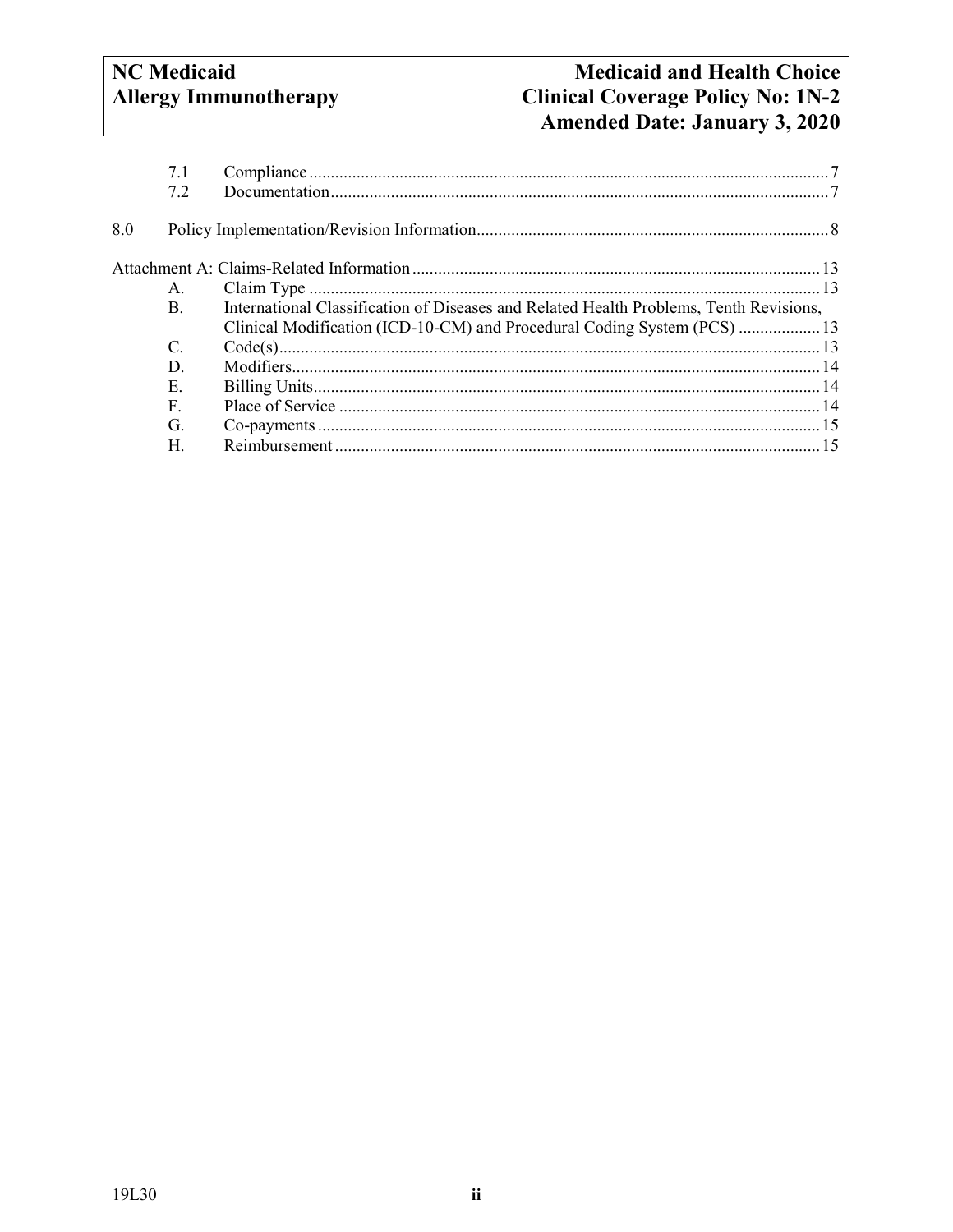#### **Related Clinical Coverage Policies**

<span id="page-2-0"></span>Refer to<https://medicaid.ncdhhs.gov/> for the related coverage policy listed below: 1N-1, *Allergy Testing*

# **1.0 Description of the Procedure, Product, or Service**

Allergy immunotherapy (a.k.a., desensitization, hyposensitization, allergy injection therapy, or "allergy shots"), is an effective treatment for allergic rhinitis, allergic asthma, and Hymenoptera sensitivity. Immunotherapy is indicated in patients whose triggering allergens have been determined by appropriate skin or in vitro testing (Refer to Policy titled, Allergy Testing). The goal is to reduce the allergy patient's sensitivity when exposed to the offending allergen in the future. Treatment begins with low doses to prevent severe reactions. Gradually the doses are increased and are given once or twice a week until the body becomes tolerant of the allergen. After the maintenance dose is achieved, the interval between injections may range between two and six weeks. Immunotherapy may be administered continuously for several years

#### <span id="page-2-1"></span>**1.1 Definitions**

None Apply.

# <span id="page-2-4"></span><span id="page-2-3"></span><span id="page-2-2"></span>**2.0 Eligibility Requirements**

#### **2.1 Provisions**

#### **2.1.1 General**

#### **(***The term "General" found throughout this policy applies to all Medicaid and NCHC policies***)**

- a. An eligible beneficiary shall be enrolled in either:
	- 1. the NC Medicaid Program *(Medicaid is NC Medicaid program, unless context clearly indicates otherwise*); or
	- 2. the NC Health Choice (*NCHC is NC Health Choice program, unless context clearly indicates otherwise)* Program on the date of service and shall meet the criteria in **Section 3.0 of this policy**.
- b. Provider(s) shall verify each Medicaid or NCHC beneficiary's eligibility each time a service is rendered.
- c. The Medicaid beneficiary may have service restrictions due to their eligibility category that would make them ineligible for this service.
- d. Following is only one of the eligibility and other requirements for participation in the NCHC Program under GS 108A-70.21(a): Children must be between the ages of 6 through 18.

**CPT codes, descriptors, and other data only are copyright 2018 American Medical Association. All rights reserved. Applicable FARS/DFARS apply.**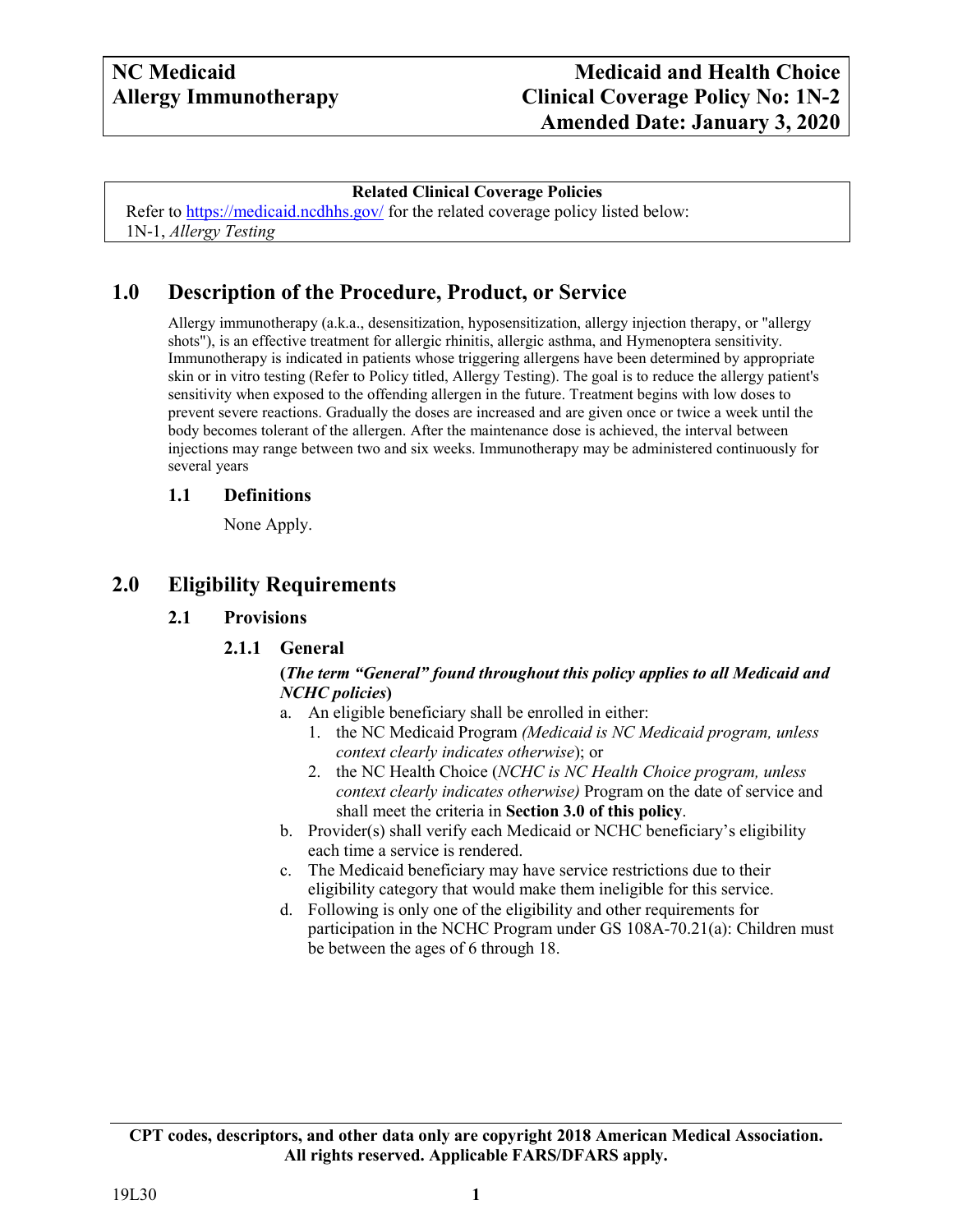## <span id="page-3-0"></span>**2.1.2 Specific**

(*The term "Specific" found throughout this policy only applies to this policy*) **a. Medicaid**

- None Apply. **b. NCHC**
	- None Apply.

## <span id="page-3-2"></span><span id="page-3-1"></span>**2.2 Special Provisions**

## **2.2.1 EPSDT Special Provision: Exception to Policy Limitations for a Medicaid Beneficiary under 21 Years of Age**

a. **42 U.S.C. § 1396d(r) [1905(r) of the Social Security Act]**

Early and Periodic Screening, Diagnostic, and Treatment (EPSDT) is a federal Medicaid requirement that requires the state Medicaid agency to cover services, products, or procedures for Medicaid beneficiary under 21 years of age **if** the service is **medically necessary health care** to correct or ameliorate a defect, physical or mental illness, or a condition [health problem] identified through a screening examination (includes any evaluation by a physician or other licensed practitioner).

This means EPSDT covers most of the medical or remedial care a child needs to improve or maintain his or her health in the best condition possible, compensate for a health problem, prevent it from worsening, or prevent the development of additional health problems.

Medically necessary services will be provided in the most economic mode, as long as the treatment made available is similarly efficacious to the service requested by the beneficiary's physician, therapist, or other licensed practitioner; the determination process does not delay the delivery of the needed service; and the determination does not limit the beneficiary's right to a free choice of providers.

EPSDT does not require the state Medicaid agency to provide any service, product or procedure:

- 1. that is unsafe, ineffective, or experimental or investigational.
- 2. that is not medical in nature or not generally recognized as an accepted method of medical practice or treatment.

Service limitations on scope, amount, duration, frequency, location of service, and other specific criteria described in clinical coverage policies may be exceeded or may not apply as long as the provider's documentation shows that the requested service is medically necessary "to correct or ameliorate a defect, physical or mental illness, or a condition" [health problem]; that is, provider documentation shows how the service, product, or procedure meets all EPSDT criteria, including to correct or improve or maintain the beneficiary's health in the best condition possible, compensate for a health problem, prevent it from worsening, or prevent the development of additional health problems.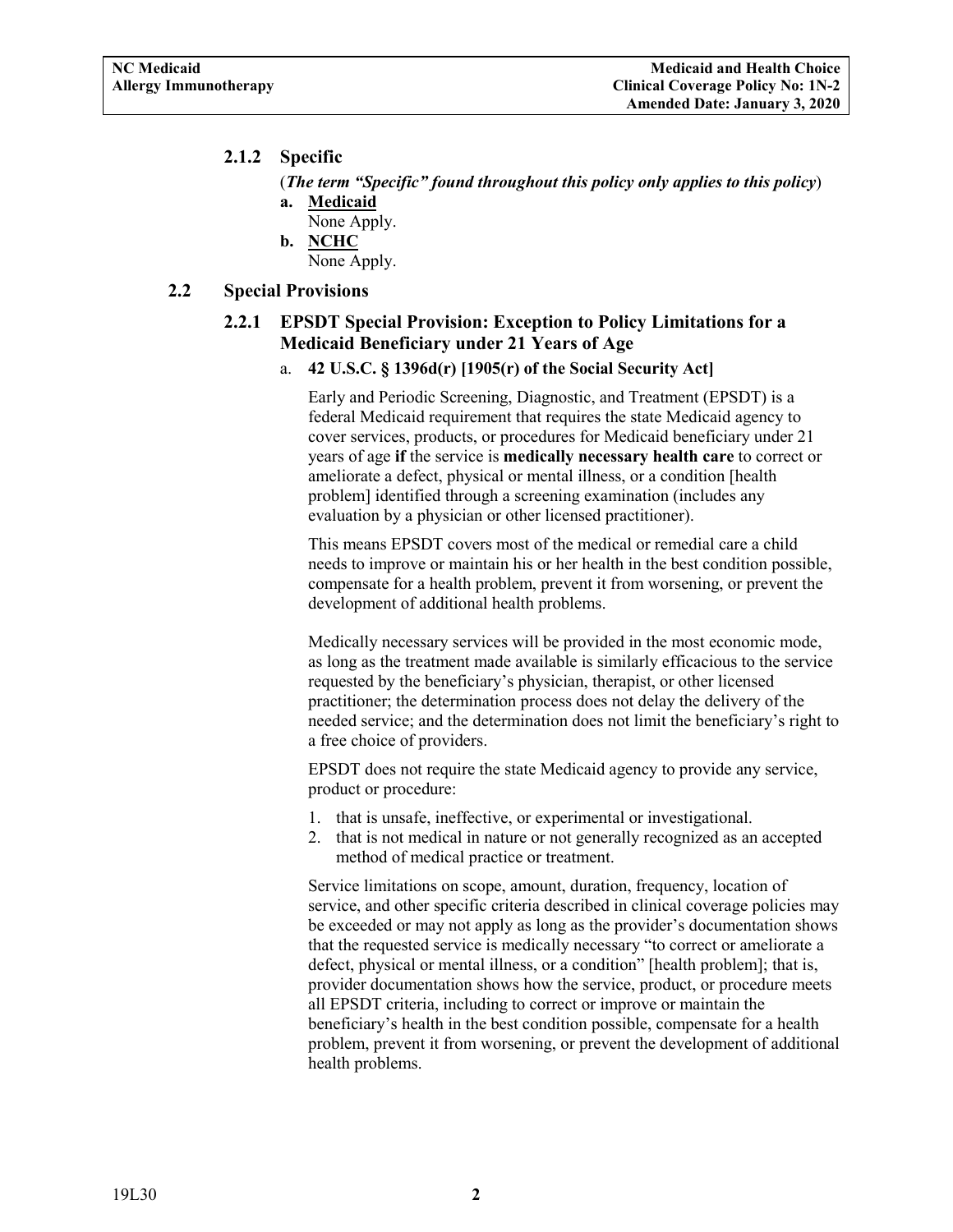#### b. **EPSDT and Prior Approval Requirements**

- 1. If the service, product, or procedure requires prior approval, the fact that the beneficiary is under 21 years of age does **NOT** eliminate the requirement for prior approval.
- 2. **IMPORTANT ADDITIONAL INFORMATION** about EPSDT and prior approval is found in the *NCTracks Provider Claims and Billing Assistance Guide,* and on the EPSDT provider page. The Web addresses are specified below.

*NCTracks Provider Claims and Billing Assistance Guide*: [https://www.nctracks.nc.gov/content/public/providers/provider](https://www.nctracks.nc.gov/content/public/providers/provider-manuals.html)[manuals.html](https://www.nctracks.nc.gov/content/public/providers/provider-manuals.html)

EPSDT provider page: <https://medicaid.ncdhhs.gov/>

## <span id="page-4-0"></span>**2.2.2 EPSDT does not apply to NCHC beneficiaries**

<span id="page-4-1"></span>**2.2.3 Health Choice Special Provision for a Health Choice Beneficiary age 6 through 18 years of age**

NC Medicaid shall deny the claim for coverage for an NCHC beneficiary who does not meet the criteria within **Section 3.0** of this policy. Only services included under the NCHC State Plan and the NC Medicaid clinical coverage policies, service definitions, or billing codes are covered for an NCHC beneficiary.

# <span id="page-4-2"></span>**3.0 When the Procedure, Product, or Service Is Covered**

*Note: Refer to Subsection 2.2.1 regarding EPSDT Exception to Policy Limitations for a Medicaid Beneficiary under 21 Years of Age.*

#### <span id="page-4-3"></span>**3.1 General Criteria Covered**

Medicaid or NCHC shall cover procedures, products, and services related to this policy when they are medically necessary, and:

- a. the procedure, product, or service is individualized, specific, and consistent with symptoms or confirmed diagnosis of the illness or injury under treatment, and not in excess of the beneficiary's needs;
- b. the procedure, product, or service can be safely furnished, and no equally effective and more conservative or less costly treatment is available statewide; and
- c. the procedure, product, or service is furnished in a manner not primarily intended for the convenience of the beneficiary, the beneficiary's caretaker, or the provider.

## <span id="page-4-5"></span><span id="page-4-4"></span>**3.2 Specific Criteria Covered**

#### **3.2.1 Specific criteria covered by both Medicaid and NCHC**

Medicaid and NCHC shall cover allergy immunotherapy when **all of the following** criteria apply:

- a. The hypersensitivity cannot be managed by medications or allergen avoidance;
- b. The triggering allergens must have been determined by appropriate skin testing or blood tests, as described in clinical coverage policy 1N-1, *Allergy Testing*, at [https://medicaid.ncdhhs.gov/;](https://medicaid.ncdhhs.gov/) and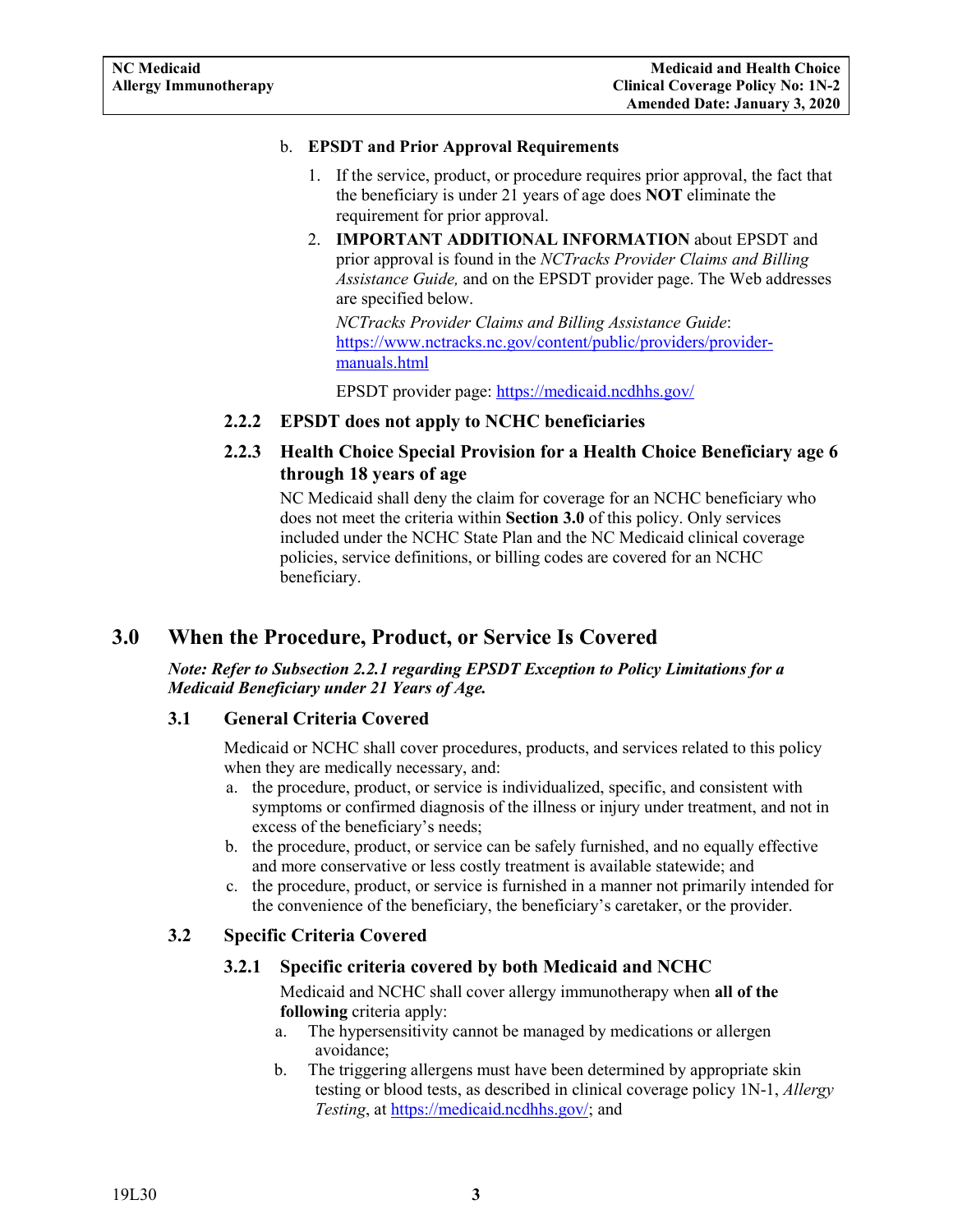- c. The beneficiary selected for immunotherapy shall have clinically significant allergic symptoms or a chronic allergic state caused by **any** of the following:
	- 1. hymenoptera sensitivity;
	- 2. inhalants;
	- 3. allergic (extrinsic) asthma;
	- 4. allergic rhinitis or conjunctivitis; or
	- 5. dust mite atopic dermatitis.

#### <span id="page-5-0"></span>**3.2.2 Rapid Desensitization**

Medicaid and NCHC shall cover rapid desensitization for any **one** of the following:

- a. hymenoptera sensitivity (allergic reaction to the venom of stinging insects, including wasps, hornets, bees, and fire ants);
- b. the presence of IgE antibodies to a medically necessary drug for which substitution with an alternative medicine is not an effective option; **or**
- c. moderate to severe allergic rhinitis requiring treatment during or immediately before the season of the affecting allergy.

#### <span id="page-5-1"></span>**3.2.3 Medicaid Additional Criteria Covered**

None Apply.

**3.2.4 NCHC Additional Criteria Covered** None Apply.

# <span id="page-5-3"></span><span id="page-5-2"></span>**4.0 When the Procedure, Product, or Service Is Not Covered**

#### *Note: Refer to Subsection 2.2.1 regarding EPSDT Exception to Policy Limitations for a Medicaid Beneficiary under 21 Years of Age.*

#### <span id="page-5-4"></span>**4.1 General Criteria Not Covered**

Medicaid or NCHC shall not cover procedures, products, and services related to this policy when:

- a. the beneficiary does not meet the eligibility requirements listed in **Section 2.0;**
- b. the beneficiary does not meet the criteria listed in **Section 3.0;**
- c. the procedure, product, or service duplicates another provider's procedure, product, or service; or
- d. the procedure, product, or service is experimental, investigational, or part of a clinical trial.

## <span id="page-5-6"></span><span id="page-5-5"></span>**4.2 Specific Criteria Not Covered**

#### **4.2.1 Specific Criteria Not Covered by both Medicaid and NCHC**

Medicaid and NCHC shall not cover allergy immunotherapy for

- a. intrinsic (non-allergic) asthma;
- b. food allergy;
- c. angioedema;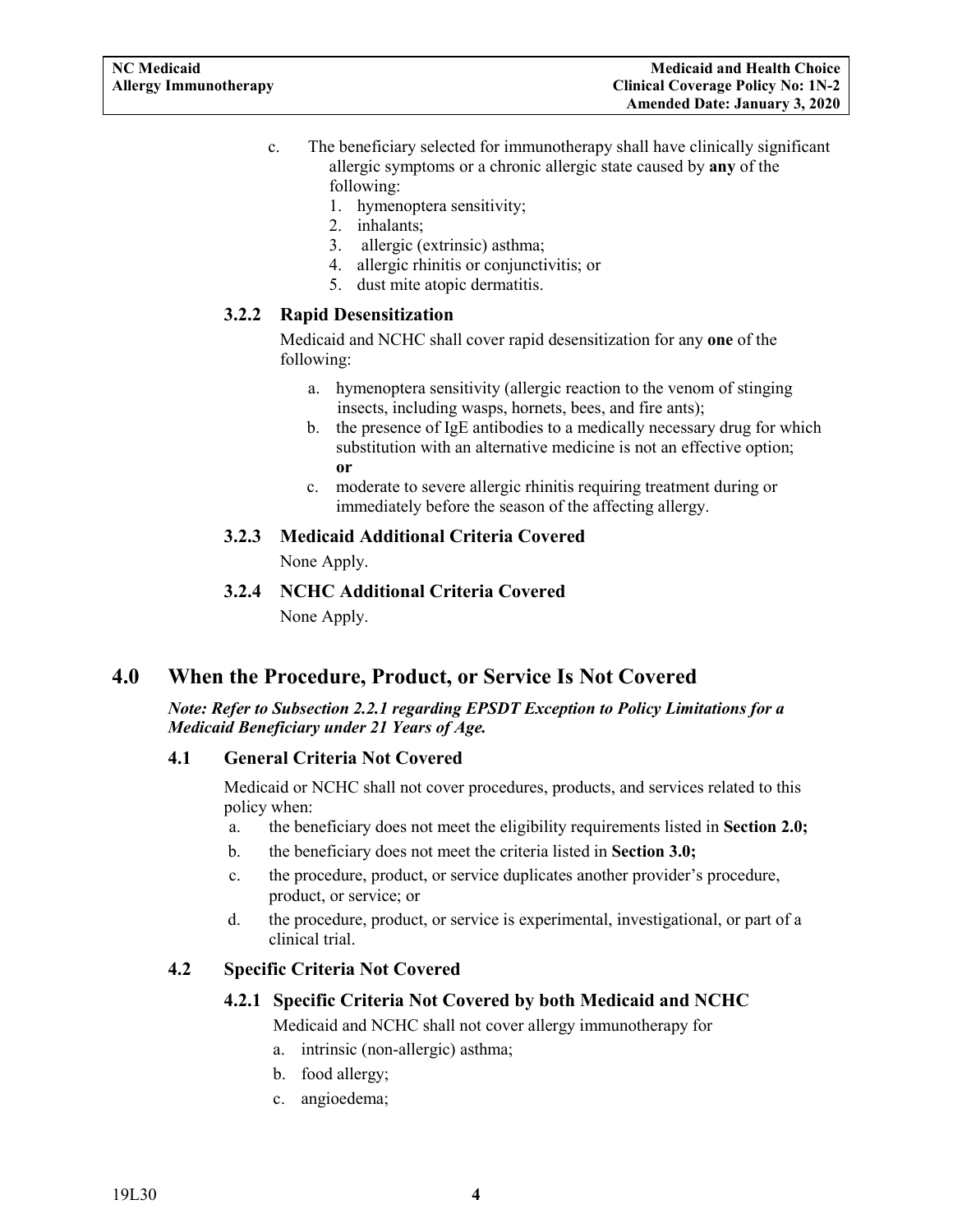- d. chronic urticaria;
- e. migraine headaches;
- f. non-allergic vasomotor rhinitis; and
- g. the following antigens:
	- 1. newsprint
	- 2. tobacco smoke
	- 3. dandelion
	- 4. orris root
	- 5. phenol
	- 6. formalin
	- 7. alcohol
	- 8. sugar
	- 9. yeast
	- 10. grain mill dust
	- 11. pyrethrum
	- 12. marigold
	- 13. soybean dust
	- 14. honeysuckle
	- 15. wool
	- 16. fiberglass
	- 17. green tea
	- 18. chalk

#### **Allergen Proof Supplies**

Allergen proof supplies, including mattresses, mattress casings, pillows, pillow casings, and other supplies that are commonly used in the management of allergy patients—are not covered. These supplies can be used for non-medical purposes and may be considered personal convenience items. They are not considered medically necessary for the treatment of illness.

#### **Combined Supply Procedure Codes**

Procedure codes that describe the complete service code for the combined supply of antigen and allergy injection provided during a single encounter will not be covered. Please see **Attachment A, Section C, 4**, for the list of non-covered codes.

#### <span id="page-6-0"></span>**4.2.2 Medicaid Additional Criteria Not Covered**

None Apply.

#### <span id="page-6-1"></span>**4.2.3 NCHC Additional Criteria Not Covered**

- a. NCGS § 108A-70.21(b) "Except as otherwise provided for eligibility, fees, deductibles, copayments, and other cost sharing charges, health benefits coverage provided to children eligible under the Program shall be equivalent to coverage provided for dependents under North Carolina Medicaid Program except for the following:
	- 1. No services for long-term care.
	- 2. No nonemergency medical transportation.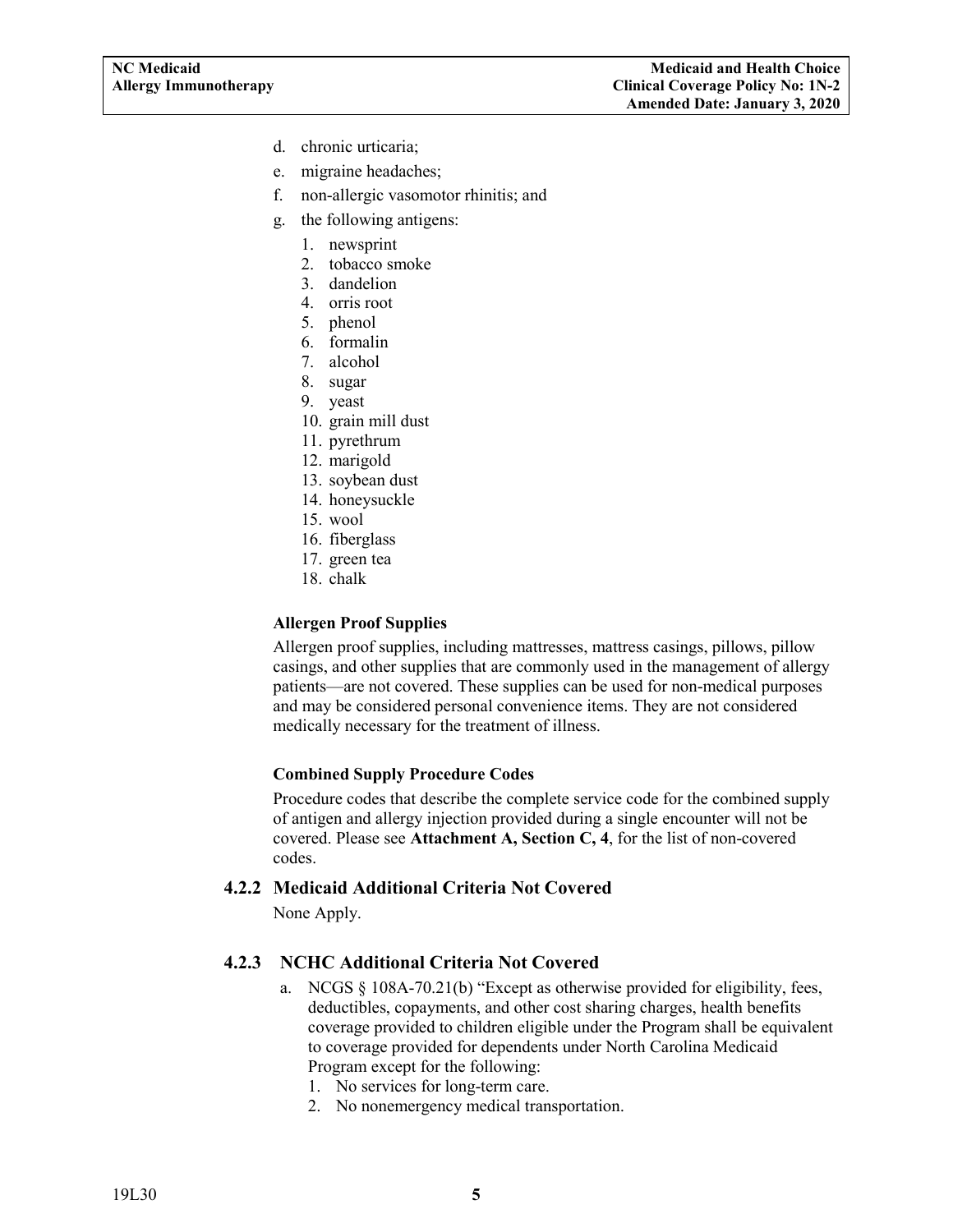- 3. No EPSDT.
- 4. Dental services shall be provided on a restricted basis in accordance with criteria adopted by the Department to implement this subsection."

# <span id="page-7-0"></span>**5.0 Requirements for and Limitations on Coverage**

*Note: Refer to Subsection 2.2.1 regarding EPSDT Exception to Policy Limitations for a Medicaid Beneficiary under 21 Years of Age.*

#### <span id="page-7-1"></span>**5.1 Prior Approval**

Medicaid and NCHC shall not require prior approval for Allergy Immunotherapy.

#### <span id="page-7-3"></span><span id="page-7-2"></span>**5.2 Prior Approval Requirements**

**5.2.1 General**

None Apply.

#### **5.2.2 Specific**

None Apply.

#### <span id="page-7-5"></span><span id="page-7-4"></span>**5.3 Office Visits**

An office visit must not be billed in conjunction with an allergy injection unless the office visit represents another significant separately identifiable service.

**Note:** Providers shall append Modifier 25 to the office visit procedure code to indicate that a separately identifiable service was provided.

#### <span id="page-7-6"></span>**5.4 Duration of Treatment**

As indicated in **Subsection 3.1,** Allergy Immunotherapy must be individualized, specific, and consistent with the beneficiary's symptoms or confirmed diagnosis. Treatment beyond a two-year period is **not** covered when *any* of the following are true:

- a. The beneficiary does not experience a noticeable decrease of symptoms;
- b. The beneficiary does not demonstrate an increase in tolerance to the offending allergen;
- c. There is not a reduction in medication usage; or
- d. There is no documented clinical benefit.

#### <span id="page-7-7"></span>**5.5 Limitations or Requirements**

Refer to **Attachment A, Section C, Codes** for Testing limitations for CPT codes covered in this policy.

# <span id="page-7-8"></span>**6.0 Providers Eligible to Bill for the Procedure, Product, or Service**

To be eligible to bill for procedures, products, and services related to this policy, the provider(s) shall:

a. meet Medicaid or NCHC qualifications for participation;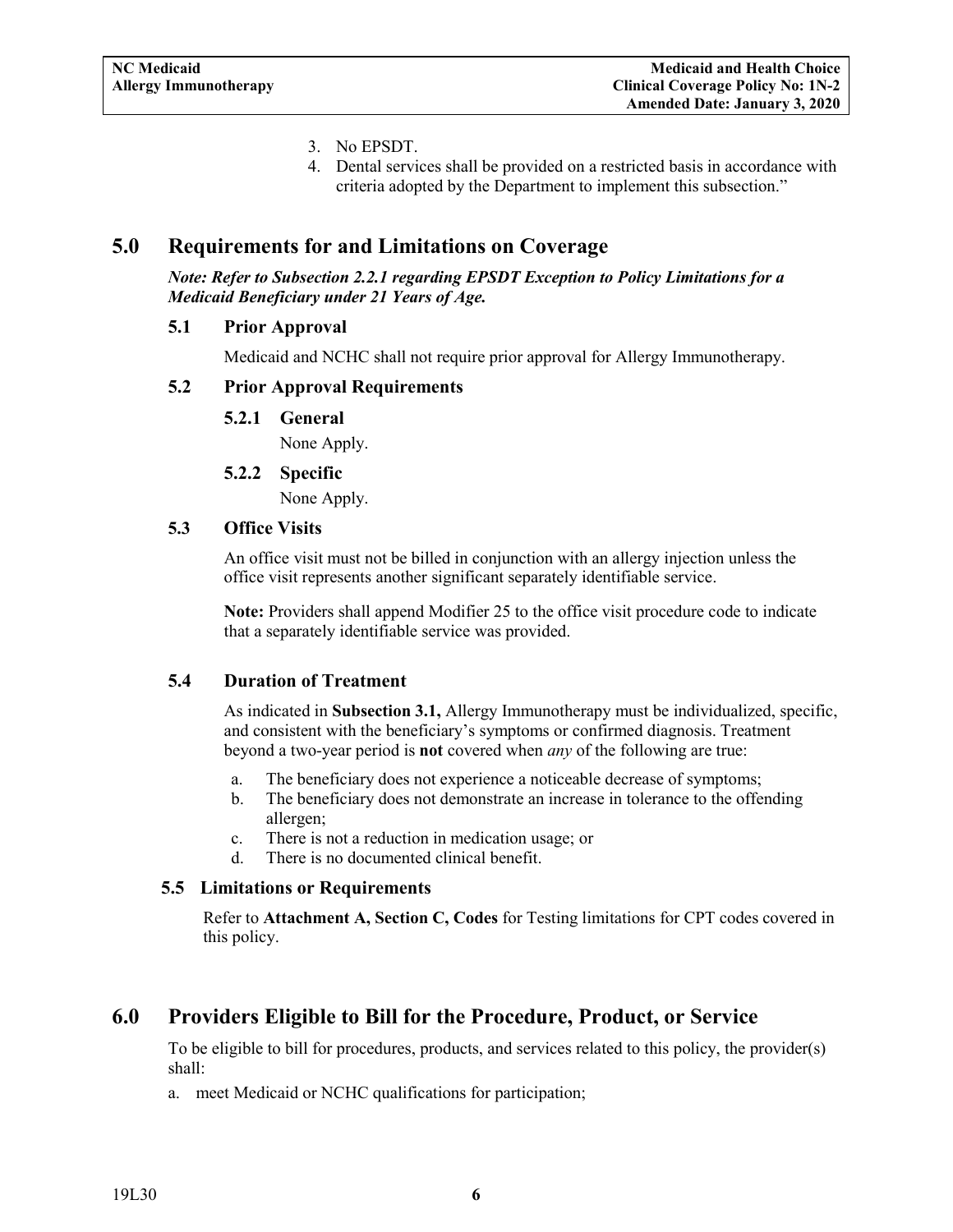- b. have a current and signed Department of Health and Human Services (DHHS) Provider Administrative Participation Agreement; and
- c. bill only for procedures, products, and services that are within the scope of their clinical practice, as defined by the appropriate licensing entity.

# <span id="page-8-0"></span>**6.1 Provider Qualifications and Occupational Licensing Entity Regulations**

None Apply.

## <span id="page-8-1"></span>**6.2 Provider Certifications**

None Apply.

# <span id="page-8-2"></span>**7.0 Additional Requirements**

*Note: Refer to Subsection 2.2.1 regarding EPSDT Exception to Policy Limitations for a Medicaid Beneficiary under 21 Years of Age.*

## <span id="page-8-3"></span>**7.1 Compliance**

Provider(s) shall comply with the following in effect at the time the service is rendered:

- a. All applicable agreements, federal, state and local laws and regulations including the Health Insurance Portability and Accountability Act (HIPAA) and record retention requirements; and
- b. All NC Medicaid's clinical (medical) coverage policies, guidelines, policies, provider manuals, implementation updates, and bulletins published by the Centers for Medicare and Medicaid Services (CMS), DHHS, DHHS division(s) or fiscal contractor(s).

## <span id="page-8-4"></span>**7.2 Documentation**

Health record documentation must:

- a. confirm that allergy immunotherapy is medically necessary and clinically reasonable;
- a. demonstrate that indications for immunotherapy were determined by appropriate diagnostic procedures;
- b. include reactions to injections, if any; and
- c. include continuing evaluation of the effectiveness of treatment; and reflect the number of vials and doses prepared and the injection schedule.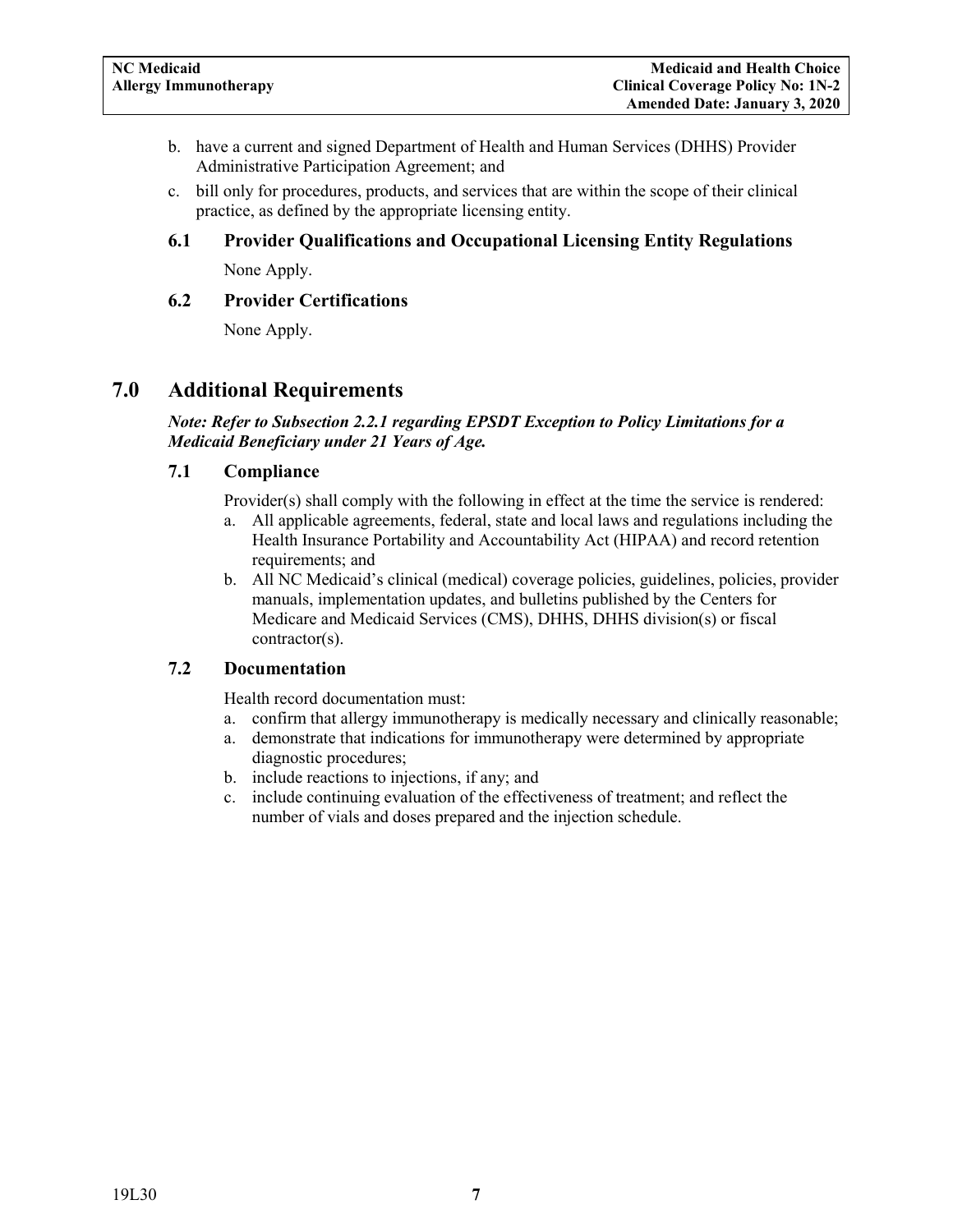# <span id="page-9-0"></span>**8.0 Policy Implementation/Revision Information**

**Original Effective Date:** January 1, 1974

# **Revision Information:**

| <b>Date</b> | <b>Section Revised</b>                                                                  | Change                                                                                                                                                                                                                      |
|-------------|-----------------------------------------------------------------------------------------|-----------------------------------------------------------------------------------------------------------------------------------------------------------------------------------------------------------------------------|
| 01/01/2009  | All sections and<br>attachment(s)                                                       | Initial promulgation of current coverage.                                                                                                                                                                                   |
| 07/01/2010  | All sections and<br>attachment(s)                                                       | Policy Conversion: Implementation of Session Law<br>2009-451, Section 10.32 "NC HEALTH<br><b>CHOICE/PROCEDURES FOR CHANGING</b><br><b>MEDICAL POLICY."</b>                                                                  |
| 03/12/2012  | All sections and<br>attachment(s)                                                       | To be equivalent where applicable to NC DMA's<br>Clinical Coverage Policy # 1N-2 under Session Law<br>2011-145 § 10.41.(b)                                                                                                  |
| 03/12/2012  | All sections and<br>attachment(s)                                                       | Technical changes to merge Medicaid and NCHC<br>current coverage into one policy.                                                                                                                                           |
| 07/01/2012  | Subsection 1.3                                                                          | Removed statement: "Note: NCHC does not cover the<br>complete service code, which describes the combined<br>supply of antigen and allergy injection provided during<br>a single encounter, as described in Subsection 4.3." |
| 02/01/2013  | Attachment A<br>Section C. Billing<br>$Code(s)$ , Subsection<br>4. Non-covered<br>Codes | Revisions made to CPT codes description 95120-95134<br>per the American Medical Association during CPT Code<br>Update 2013.                                                                                                 |
| 02/01/2013  | All sections and<br>attachment(s)                                                       | Replaced "recipient" with "beneficiary."                                                                                                                                                                                    |
| 05/03/2015  | All sections and<br>attachment(s)                                                       | Policy name changed from Allergen Immunotherapy to<br>Allergy Immunotherapy                                                                                                                                                 |
| 05/03/2015  | All sections and<br>attachment(s)                                                       | Template updates incorporating latest standard policy<br>wording and numbering                                                                                                                                              |
| 05/03/2015  | Section 1.0                                                                             | Revised and clarified "Description of the Procedure,<br>Product, or Service                                                                                                                                                 |
| 05/03/2015  | Subsection 1.1                                                                          | Removed definitions. Replaced with "None Apply."                                                                                                                                                                            |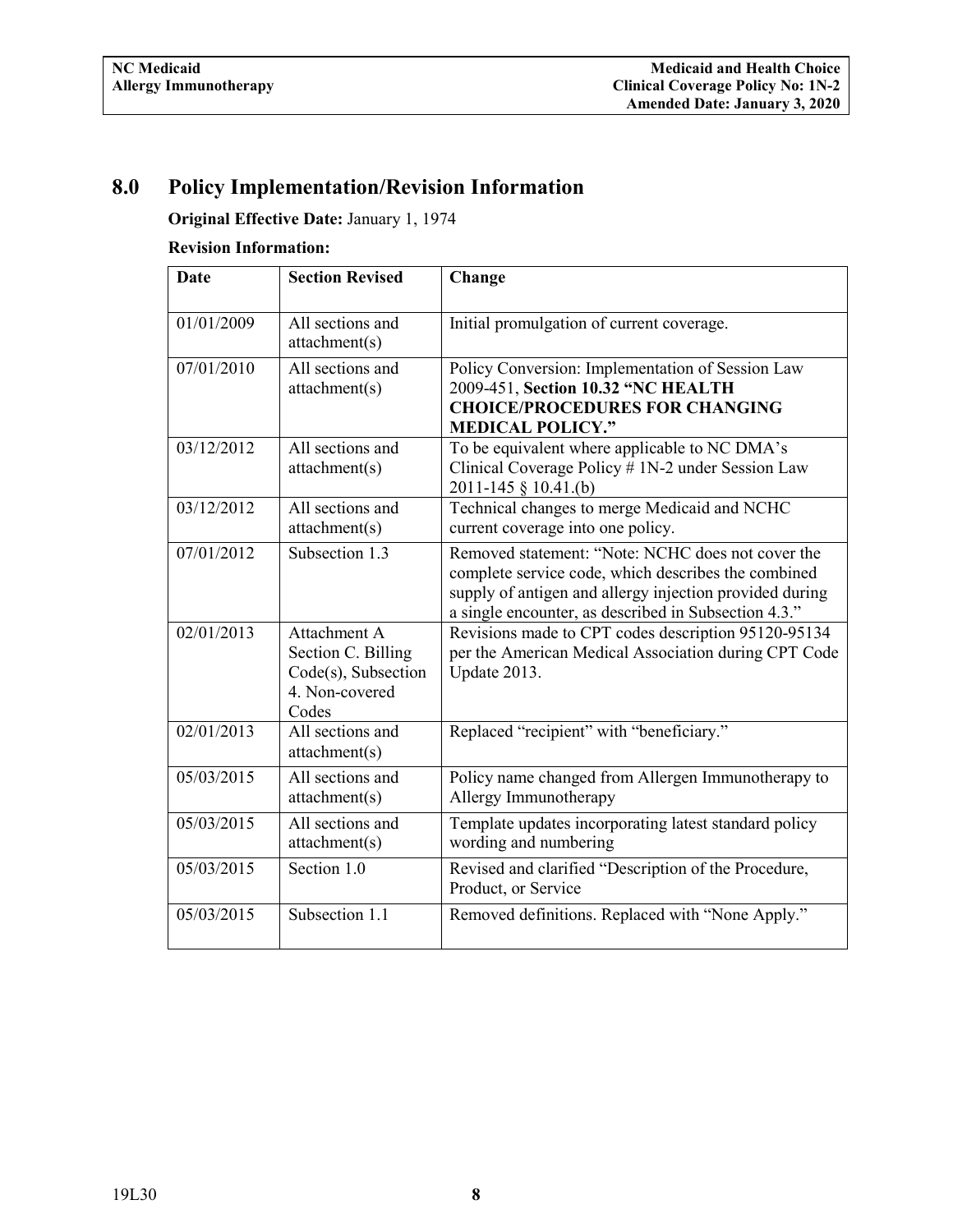| <b>Date</b> | <b>Section Revised</b> | Change                                                                                                                                                                                                                                                                                                                                                                                                                                                                                                                                                                                                                                                                                                                                                                                                                   |
|-------------|------------------------|--------------------------------------------------------------------------------------------------------------------------------------------------------------------------------------------------------------------------------------------------------------------------------------------------------------------------------------------------------------------------------------------------------------------------------------------------------------------------------------------------------------------------------------------------------------------------------------------------------------------------------------------------------------------------------------------------------------------------------------------------------------------------------------------------------------------------|
| 05/03/2015  | Subsection 3.2.1       | Statements changed as listed below:<br>"Allergen immunotherapy is considered medically<br>necessary when all of the following criteria apply:"<br>changed to:<br>"Medicaid and NCHC shall cover allergy<br>immunotherapy when all of the following criteria<br>apply:"<br>"b. Skin testing or blood tests must have determined the<br>presence of allergies, as described in Clinical Coverage<br>Policy 1N-1 NCHC, Allergy Testing" changed to:<br>"b. The triggering allergens must have been determined<br>by appropriate skin testing or blood tests, as described in<br>clinical coverage policy 1N-1, Allergy Testing, on<br>DMA's website at http://www.ncdhhs.gov/dma/mp/;<br>and"<br>Numbered list under <b>item c</b> .<br>"1. stinging insect hypersensitivity<br>2. inhalant allergies<br>3. allergic asthma |
|             |                        | 4. allergic rhinitis or conjunctivitis                                                                                                                                                                                                                                                                                                                                                                                                                                                                                                                                                                                                                                                                                                                                                                                   |
|             |                        | 5. dust mite atopic dermatitis"<br>changed to:                                                                                                                                                                                                                                                                                                                                                                                                                                                                                                                                                                                                                                                                                                                                                                           |
|             |                        | "1. hymenoptera sensitivity;                                                                                                                                                                                                                                                                                                                                                                                                                                                                                                                                                                                                                                                                                                                                                                                             |
|             |                        | 2. inhalants;                                                                                                                                                                                                                                                                                                                                                                                                                                                                                                                                                                                                                                                                                                                                                                                                            |
|             |                        | 3. allergic (extrinsic) asthma;                                                                                                                                                                                                                                                                                                                                                                                                                                                                                                                                                                                                                                                                                                                                                                                          |
|             |                        | 4. allergic rhinitis or conjunctivitis; or                                                                                                                                                                                                                                                                                                                                                                                                                                                                                                                                                                                                                                                                                                                                                                               |
|             |                        | 5. dust mite atopic dermatitis."                                                                                                                                                                                                                                                                                                                                                                                                                                                                                                                                                                                                                                                                                                                                                                                         |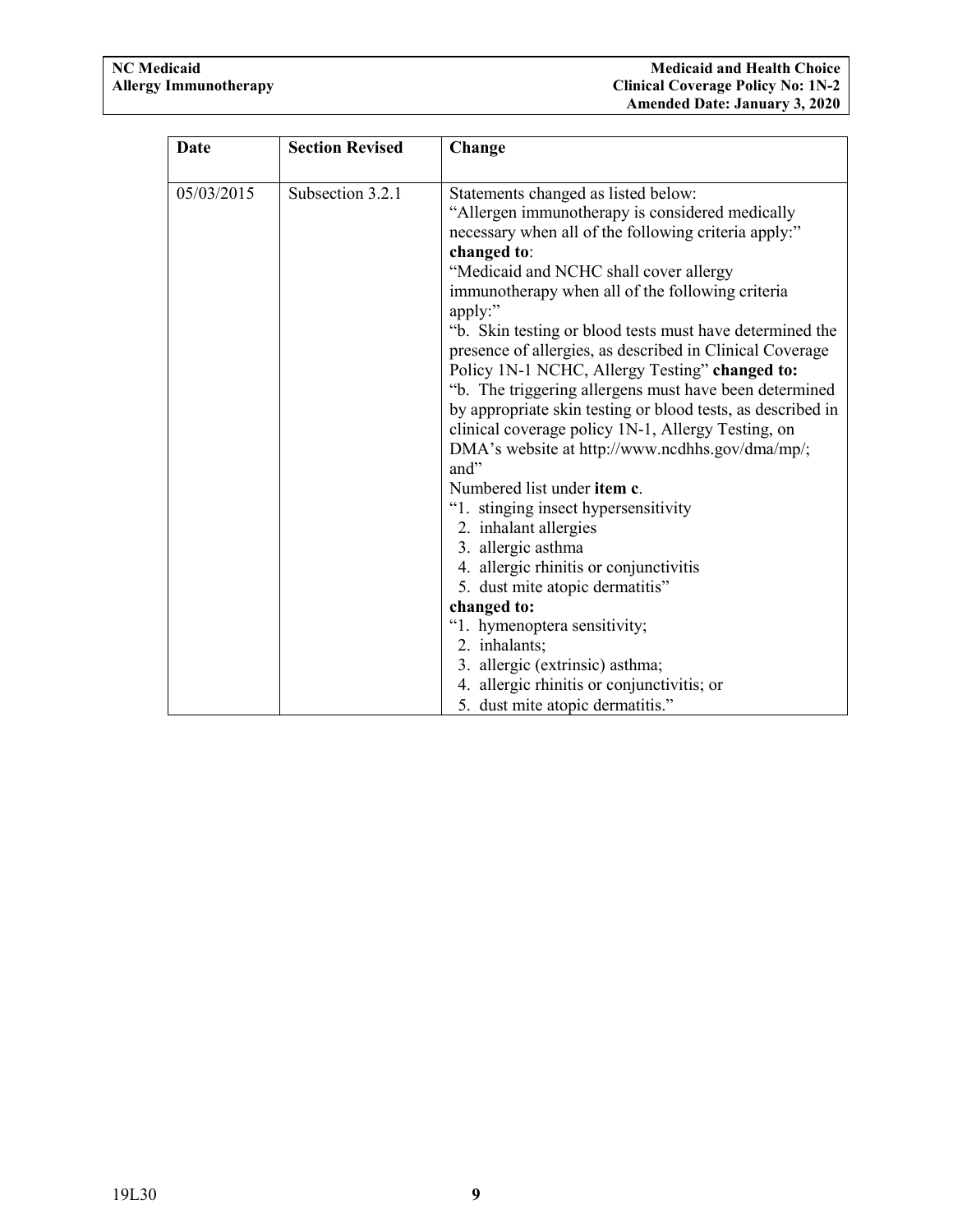| Date                     | <b>Section Revised</b>               | Change                                                                                                                                                                                                                                                                                                                                                                                                                                                                                                                                                                                                                                                                                                                                                                                                                                                                                                                                                                                   |
|--------------------------|--------------------------------------|------------------------------------------------------------------------------------------------------------------------------------------------------------------------------------------------------------------------------------------------------------------------------------------------------------------------------------------------------------------------------------------------------------------------------------------------------------------------------------------------------------------------------------------------------------------------------------------------------------------------------------------------------------------------------------------------------------------------------------------------------------------------------------------------------------------------------------------------------------------------------------------------------------------------------------------------------------------------------------------|
| 05/03/2015               | Subsection 3.2.2                     | "Rapid desensitization is considered medically<br>necessary for either:<br>a. insect sting hypersensitivity (Hymenoptera—e.g.,<br>wasps, hornets, bees, fire ants), or<br>b. IgE antibodies to a medically necessary drug for<br>which substitution with an alternative medic.<br>or<br>c. moderate to severe allergic rhinitis who need<br>treatment during or immediately before the season<br>of the affecting allergy."<br>changed to:<br>"Medicaid and NCHC shall cover rapid desensitization<br>for any one of the following:<br>a. hymenoptera sensitivity (allergic reaction to the<br>venom of stinging insects, including wasps, hornets,<br>bees, and fire ants);<br>b the presence of IgE antibodies to a medically<br>necessary drug for which substitution with an<br>alternative medicine is not an effective option;<br><b>or</b><br>c. moderate to severe allergic rhinitis requiring<br>treatment during or immediately before the season<br>of the affecting allergy" |
| 05/03/2015<br>05/03/2015 | Subsection 4.2.1<br>Subsection 4.2.1 | "Allergen immunotherapy will not be covered for non-<br>allergic asthma or for the following antigens:"<br>changed to:<br>"Medicaid and NCHC shall not cover allergy<br>immunotherapy will not be covered for<br>intrinsic (non-allergic) asthma;<br>a.<br>b. food allergy;<br>c. angioedema;<br>d. chronic urticaria;<br>migraine headaches;<br>e.<br>non-allergic vasomotor rhinitis; and"<br>f.<br>Phrase, "Allergen proof supplies—such as mattresses"                                                                                                                                                                                                                                                                                                                                                                                                                                                                                                                               |
|                          |                                      | changed to:<br>"Allergen proof supplies, including mattresses"                                                                                                                                                                                                                                                                                                                                                                                                                                                                                                                                                                                                                                                                                                                                                                                                                                                                                                                           |
| 05/03/2015               | Subsection 4.2.1                     | Deleted, "Note: These lists are not all inclusive."                                                                                                                                                                                                                                                                                                                                                                                                                                                                                                                                                                                                                                                                                                                                                                                                                                                                                                                                      |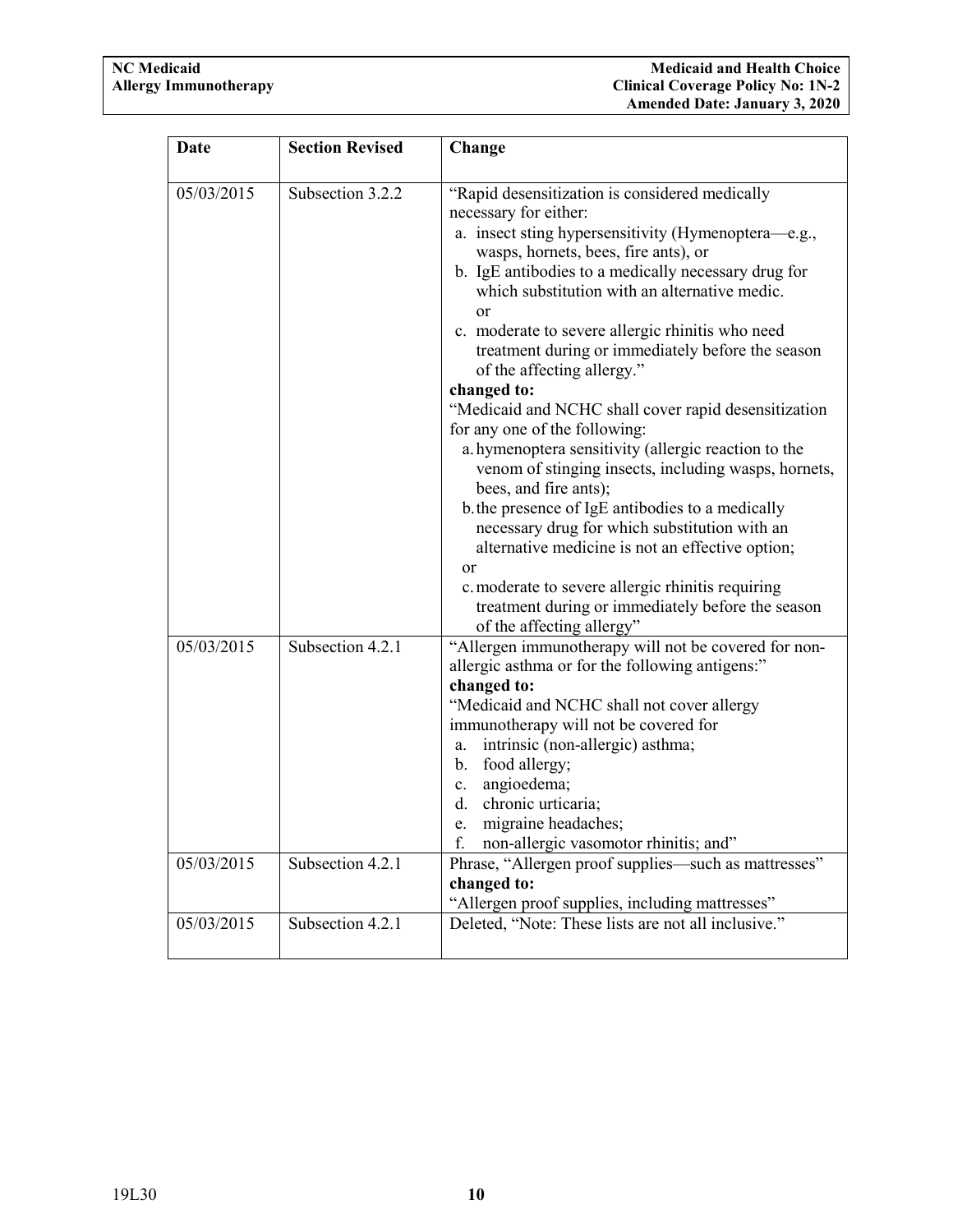| Date       | <b>Section Revised</b>                 | Change                                                                                                                                                                                                                                                                                                                                                                                                                                                                                                                                                                                      |
|------------|----------------------------------------|---------------------------------------------------------------------------------------------------------------------------------------------------------------------------------------------------------------------------------------------------------------------------------------------------------------------------------------------------------------------------------------------------------------------------------------------------------------------------------------------------------------------------------------------------------------------------------------------|
| 05/03/2015 | Subsection 4.2.1                       | "Procedure codes which describe the complete service<br>code for the combined supply of antigen and allergy<br>injection provided during a single encounter will not be<br>covered. Please see Attachment A, Section C, 4. for the<br>list of non-covered codes"<br>changed to:<br><b>Combined Supply Procedure Codes</b><br>Procedure codes that describe the complete service code<br>for the combined supply of antigen and allergy injection<br>provided during a single encounter will not be covered.<br>Please see Attachment A, Section C, 4, for the list of<br>non-covered codes. |
| 05/03/2015 | Subsection 5.3                         | Statement, "However, treatment beyond a two-year<br>period is not covered "<br>changed to:<br>"Treatment beyond a two-year period is <b>not</b> covered                                                                                                                                                                                                                                                                                                                                                                                                                                     |
| 05/03/2015 | Subsection $\overline{5.4}$            | Added<br>"Limitations or Requirements<br>Refer to Attachment A Section C, Codes for testing<br>limitations for CPT codes covered in this policy."                                                                                                                                                                                                                                                                                                                                                                                                                                           |
| 05/03/2015 | Attachment A<br>Section C: Codes       | <b>Added Testing Limitations"</b><br>CPT codes 95115, 95117, 95145, 95146, 95147, 95148,<br>95149 and 95170 are limited to 1 unit per date of<br>service.<br>CPT code 95180 is limited to 12 units.<br>CPT code 95144 is limited to 10 units per date of<br>service.<br>CPT code 95165 is limited to 180 units per 365 days                                                                                                                                                                                                                                                                 |
| 10/01/2015 | All Sections and<br><b>Attachments</b> | Updated policy template language and added ICD-10<br>codes to comply with federally mandated 10/1/2015<br>implementation where applicable.                                                                                                                                                                                                                                                                                                                                                                                                                                                  |
| 01/01/2019 | Attachment A E.<br>3(a)                | Clarification of CPT code 95165. Reimbursement is for<br>the maintenance concentrate vial and is based on the<br>number of 1 cc (cubic centimeter) that it contains in the<br>multi-dose vials. Maximum of 10 doses are allowed per<br>multi-dose vial.                                                                                                                                                                                                                                                                                                                                     |
| 03/15/2019 | Table of Contents                      | Added, "To all beneficiaries enrolled in a Prepaid<br>Health Plan (PHP): for questions about benefits and<br>services available on or after November 1, 2019, please<br>contact your PHP."                                                                                                                                                                                                                                                                                                                                                                                                  |
| 03/15/2019 | All Sections and<br>Attachments        | Updated policy template language.                                                                                                                                                                                                                                                                                                                                                                                                                                                                                                                                                           |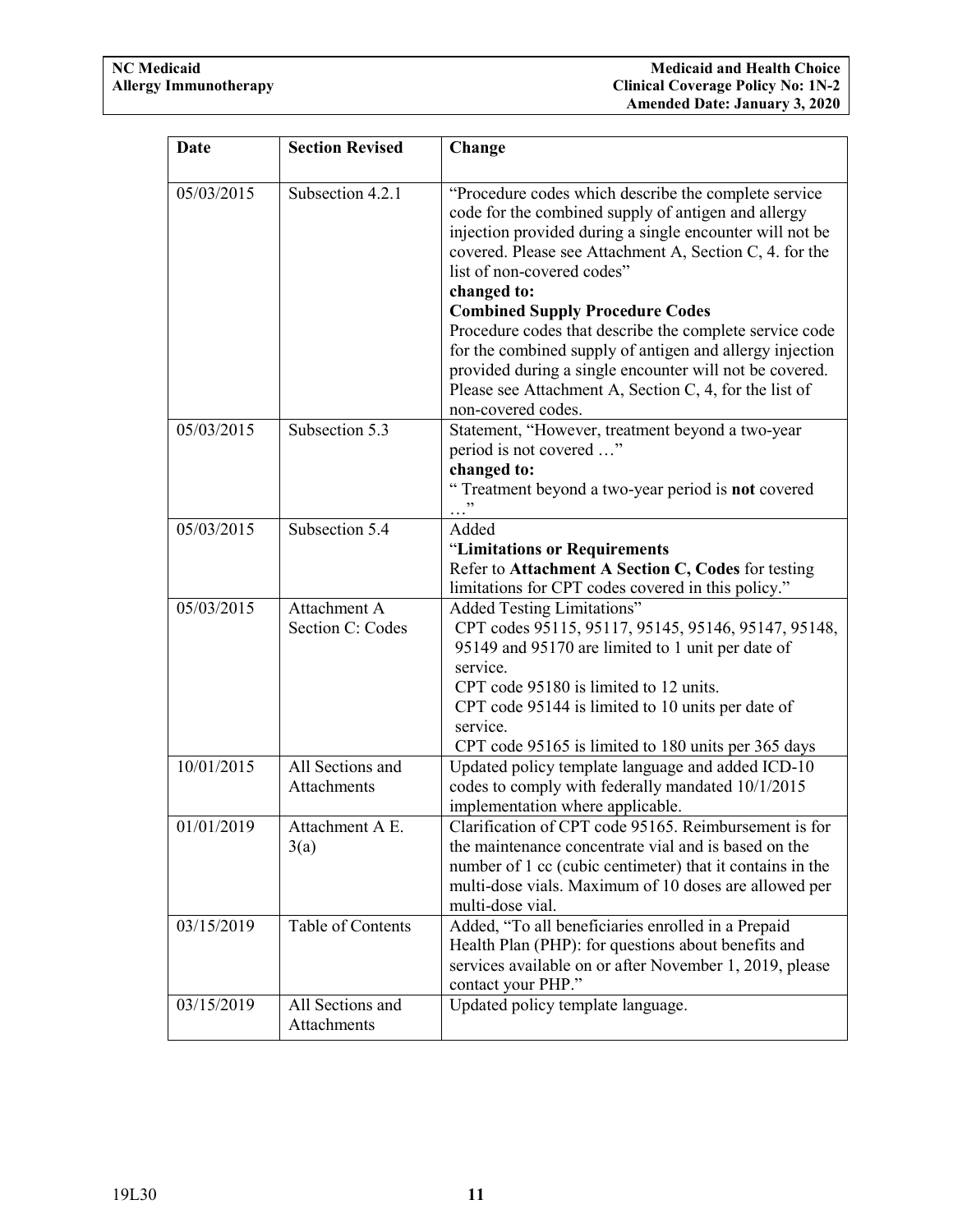| Date       | <b>Section Revised</b>                                  | Change                                                                                                                                                                                                                           |
|------------|---------------------------------------------------------|----------------------------------------------------------------------------------------------------------------------------------------------------------------------------------------------------------------------------------|
|            |                                                         |                                                                                                                                                                                                                                  |
| 08/15/2019 | Attachment A:<br>Claims Related<br>Information $E.3(a)$ | Clarification of CPT code 95165. Reimbursment<br>includes both build-up doses and maintenance<br>concentrate vial and is based on 1cc (cubic centimeter)<br>that is contained in a multi-dose vial. Effective Date<br>07/01/2019 |
| 01/03/2020 | Table of Contents                                       | Updated policy template language, "To all beneficiaries<br>enrolled in a Prepaid Health Plan (PHP): for questions<br>about benefits and services available on or after<br>implementation, please contact your PHP."              |
| 01/03/2020 | Attachment A                                            | Added, "Unless directed otherwise, Institutional Claims<br>must be billed according to the National Uniform<br>Billing Guidelines. All claims must comply with<br>National Coding Guidelines".                                   |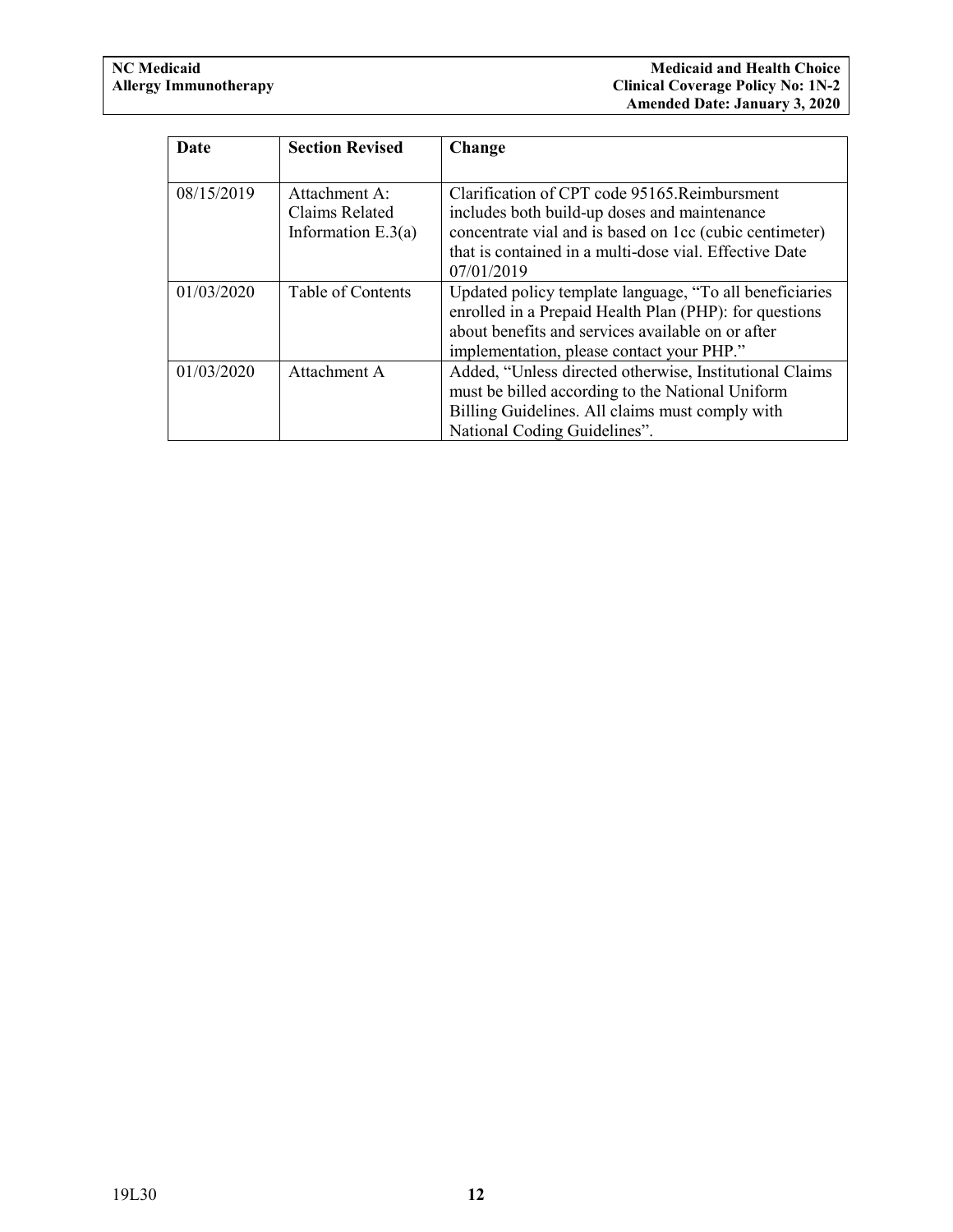# **Attachment A: Claims-Related Information**

<span id="page-14-0"></span>Provider(s) shall comply with the, *NCTracks Provider Claims and Billing Assistance Guide*, Medicaid bulletins, fee schedules, NC Medicaid's clinical coverage policies and any other relevant documents for specific coverage and reimbursement for Medicaid and NCHC:

#### <span id="page-14-1"></span>**A. Claim Type**

Professional (CMS-1500/837P transaction)

Unless directed otherwise, Institutional Claims must be billed according to the National Uniform Billing Guidelines. All claims must comply with National Coding Guidelines.

#### <span id="page-14-2"></span>**B. International Classification of Diseases and Related Health Problems, Tenth Revisions, Clinical Modification (ICD-10-CM) and Procedural Coding System (PCS)**

Provider(s) shall report the ICD-10-CM and Procedural Coding System (PCS) to the highest level of specificity that supports medical necessity. Provider(s) shall use the current ICD-10 edition and any subsequent editions in effect at the time of service. Provider(s) shall refer to the applicable edition for code description, as it is no longer documented in the policy.

#### <span id="page-14-3"></span>**C. Code(s)**

Provider(s) shall report the most specific billing code that accurately and completely describes the procedure, product or service provided. Provider(s) shall use the Current Procedural Terminology (CPT), Health Care Procedure Coding System (HCPCS), and UB-04 Data Specifications Manual (for a complete listing of valid revenue codes) and any subsequent editions in effect at the time of service. Provider(s) shall refer to the applicable edition for the code description, as it is no longer documented in the policy.

If no such specific CPT or HCPCS code exists, then the provider(s) shall report the procedure, product or service using the appropriate unlisted procedure or service code.

| 1. Administration of Antigen(s) by Injection<br>$\text{Code}(s)$<br><b>Testing Limitations</b> |                            |
|------------------------------------------------------------------------------------------------|----------------------------|
| 95115                                                                                          | 1 unit per date of service |
| 95117                                                                                          | 1 unit per date of service |

#### **1. Administration of Antigen(s) by Injection**

#### **2. Allergy Treatments**

| Code(s) | <b>Testing Limitations</b>   |
|---------|------------------------------|
| 95180   | 12 units per date of service |

#### **3. Preparation of Antigen(s)**

| Code(s) | <b>Testing Limitations</b>   |
|---------|------------------------------|
| 95144   | 10 units per date of service |
| 95145   | 1 unit per date of service   |
| 95146   | 1 unit per date of service   |
| 95147   | 1 unit per date of service   |
| 95148   | 1 unit per date of service   |
| 95149   | 1 unit per date of service   |
| 95165   | 180 units per 365 days       |
| 95170   | 1 unit per date of service   |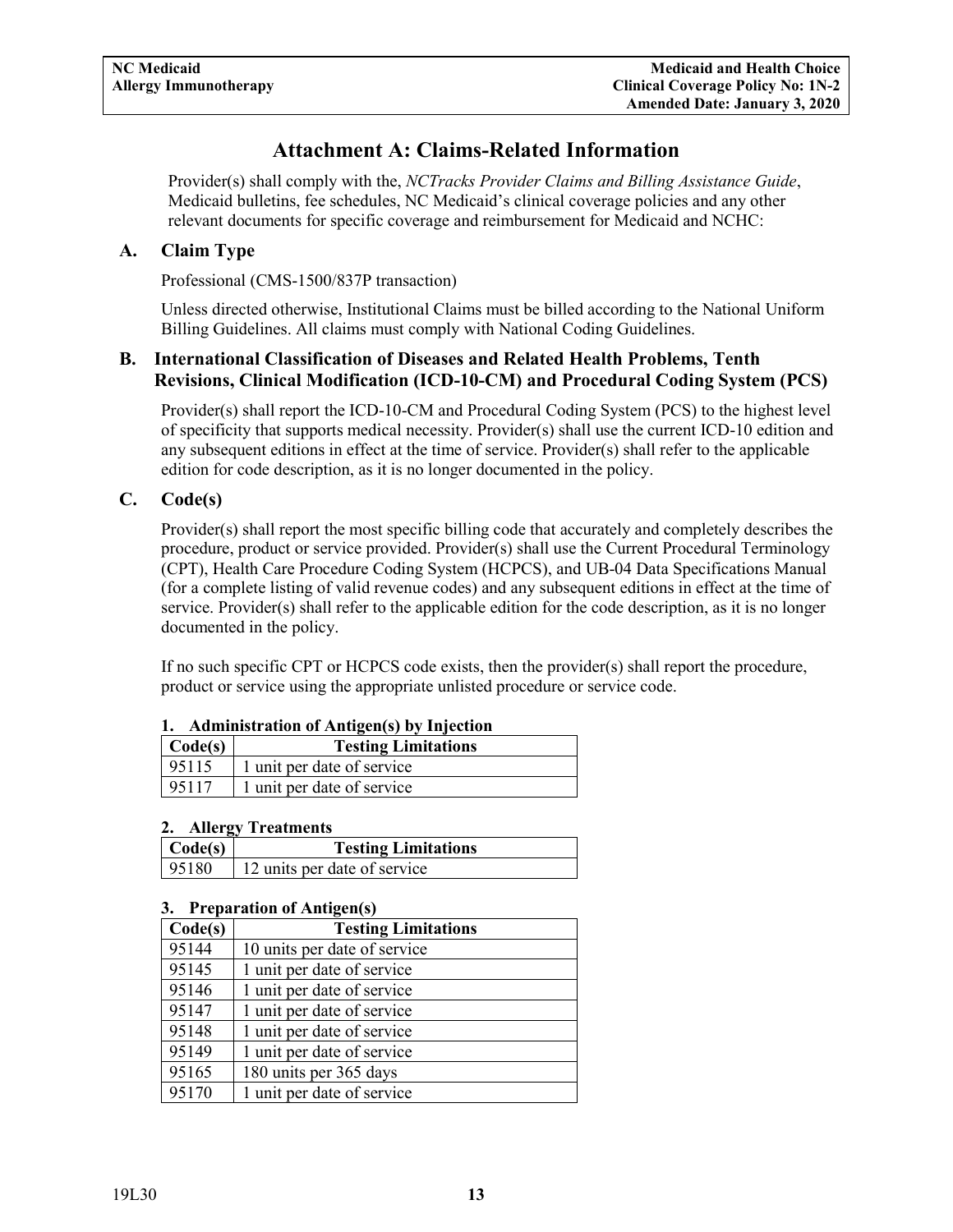<span id="page-15-3"></span>

| <b>CPT</b> Code(s) |
|--------------------|
| 95120              |
| 95125.             |
| 95130              |
| 95131              |
| 95132              |
| 95133              |
| 95134              |

**Note**: The supply (preparation) of antigen (s) and the administration of the antigen(s) must be billed separately, using two different CPT codes.

#### **Unlisted Procedure or Service**

**CPT:** The provider(s) shall refer to and comply with the Instructions for Use of the CPT Codebook, Unlisted Procedure or Service, and Special Report as documented in the current CPT in effect at the time of service.

**HCPCS:** The provider(s) shall refer to and comply with the Instructions For Use of HCPCS National Level II codes, Unlisted Procedure or Service and Special Report as documented in the current HCPCS edition in effect at the time of service.

#### <span id="page-15-0"></span>**D. Modifiers**

Provider(s) shall follow the applicable modifier guidelines.

#### <span id="page-15-1"></span>**E. Billing Units**

Provider(s) shall report the appropriate  $code(s)$  used, which determines the billing unit(s).

- 1. Administration of Antigen(s) by Injection
	- a. For 95115, one unit is billed when only one injection is given on the same day.
	- b. For 95117, one unit is billed when two or more injections are given on the same day of service.
- 2. Allergy Treatments
	- For 95180, rapid desensitization must be billed **as one hour equals one unit.**
- 3. Preparation of Antigen(s)
	- a. CPT code 95165 represents the preparation of the build-up and maintenance concentrate vial. A billable unit dose of antigen is defined as 1 cc (cubic centimeter) aliquot. This does not mean that 1 cc aliquot must be removed but the professional may not bill for this vial preparation code for more than 10 doses per vial. This applies to venom and nonvenom antigen codes.
	- b. The supply (preparation) of antigen(s) and the administration of the antigen(s) **must be billed separately**, using two different CPT codes.

#### <span id="page-15-2"></span>**F. Place of Service**

Outpatient, Office.